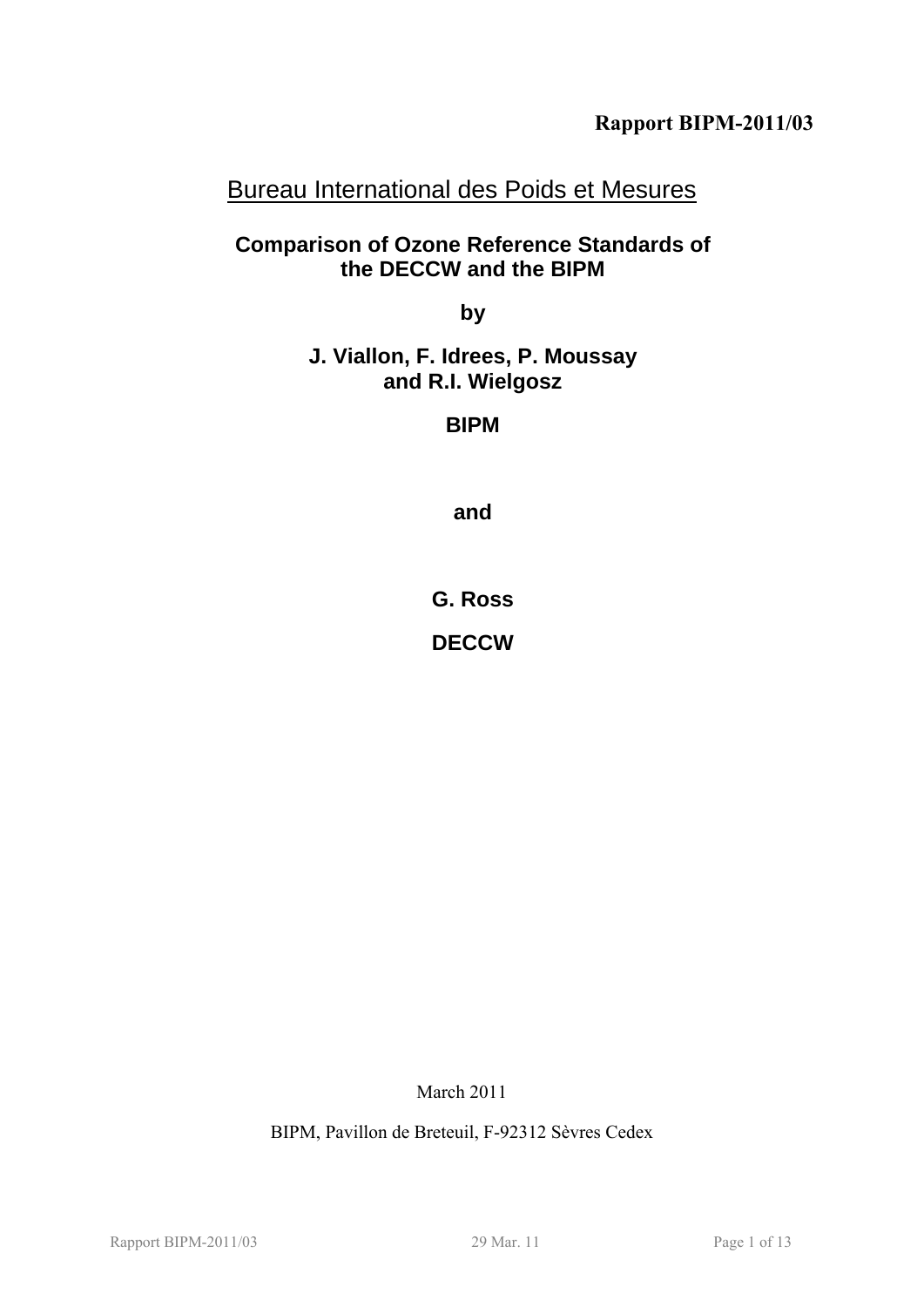# <span id="page-1-2"></span>**Comparison of Ozone Reference Standards of the DECCW and the BIPM, December 2010**

Joële Viallon<sup>[1](#page-1-0)\*</sup>, Faraz Idrees<sup>1</sup>, Philippe Moussay<sup>1</sup>, Robert Wielgosz<sup>1</sup>, Glenn Ross<sup>2</sup>

<sup>1</sup> BIPM (Bureau International des Poids et Mesures), Pavillon de Breteuil, F-92312 Sèvres, France

<span id="page-1-1"></span><sup>2</sup> [DECCW](#page-2-0) (Department of Environment and Climate Change NSW), Dock 3, Atmospheric Science Building, 480 Weeroona Road, Lidcombe NSW 2141, Australia

#### **Abstract**

A comparison of the ozone reference standards of the [Department of](#page-1-1)  [Environment and Climate Change NSW](#page-1-1) ([DECCW\)](#page-2-0) and of the Bureau International des Poids et Mesures (BIPM) has been performed. Both institutes maintain Standard Reference Photometers (SRPs), developed by the National Institute of Standards and Technology (NIST), as their reference standards. The instruments were compared over a nominal ozone amount-of-substance fraction range of 0 nmol/mol to 500 nmol/mol and the results showed good agreement.

#### Contents:

#### **[COMPARISON OF OZONE REFERENCE STANDARDS OF THE DECCW AND THE BIPM,](#page-1-2)  [DECEMBER 2010................................................................................................................................................. 2](#page-1-2)**

| 10. ANALYSIS OF THE MEASUREMENT RESULTS BY GENERALIZED LEAST-SQUARE REGRESSION  10 |  |
|------------------------------------------------------------------------------------|--|
| 11. HISTORY OF COMPARISONS BETWEEN BIPM SRP27, SRP28 AND DECCW SRP21 11            |  |
|                                                                                    |  |
|                                                                                    |  |
|                                                                                    |  |
|                                                                                    |  |

1

<span id="page-1-0"></span><sup>\*</sup> Author for correspondence. E-mail [jviallon@bipm.org](mailto:jviallon@bipm.org), Tel: +33 1 45 07 62 70, Fax: +33 1 45 07 20 21.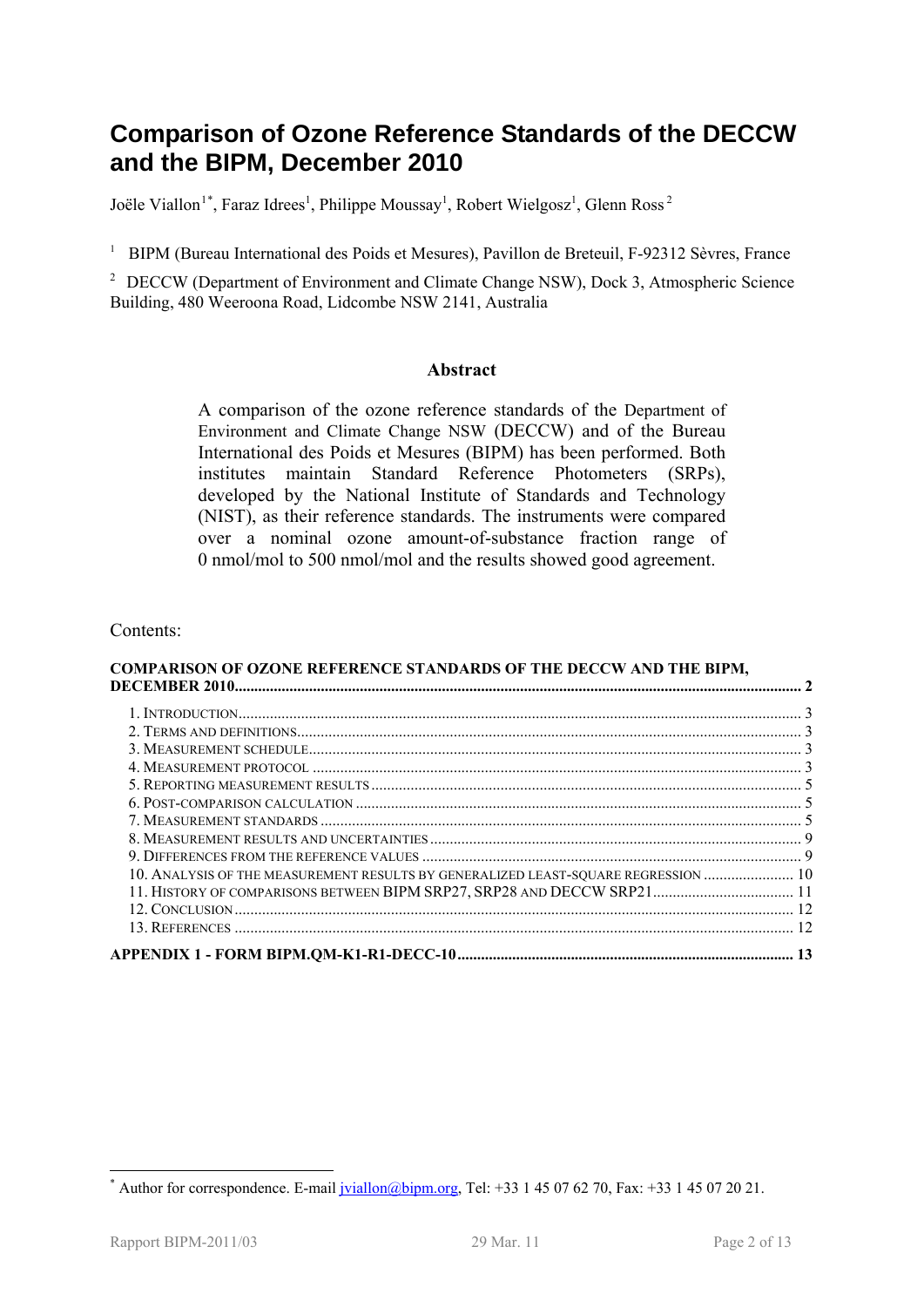## <span id="page-2-1"></span>**1. Introduction**

<span id="page-2-0"></span>A comparison of the ozone reference standards of the [Department of Environment and](#page-1-1)  [Climate Change NSW](#page-1-1) (DECCW) and of the Bureau International des Poids et Mesures (BIPM) was performed. Both institutes maintain Standard Reference Photometers (SRPs), developed by the National Institute of Standards and Technology (NIST) as their reference standards. This comparison was performed following the protocol established for the key comparison BIPM.QM-K1, described briefly in section [4](#page-2-4). A description of the standards is given in section [7](#page-4-2) of this report, together with their uncertainty budgets. The results of the comparison are given in sections [8](#page-8-0), [9](#page-8-1) and [10.](#page-9-0)

#### <span id="page-2-2"></span>**2. Terms and definitions**

- *x*<sub>nom</sub>: nominal ozone amount-of-substance fraction in dry air furnished by the ozone generator
- $x_{A,i}$ : *i*th measurement of the nominal value  $x_{nom}$  by the photometer A
- $\bar{x}_A$ : the mean of *N* measurements of the nominal value  $x_{\text{nom}}$  measured by the photometer A :  $\bar{x}_A = \frac{1}{N} \sum_{i=1}^{N}$ *N*  $\overline{x}_{A} = \frac{1}{N} \sum_{i=1}^{N} x_{A,i}$ 1  $A = \frac{1}{\mathbf{M}} \sum \mathbf{A} A$ 1
- $s_A$ : standard deviation of *N* measurements of the nominal value  $x_{nom}$  measured by the photometer A :  $s_A^2 = \frac{1}{N-1} \sum_{i=1}^N (x_{A,i} -$ *N i*  $\frac{1}{N-1} \sum_{i=1}^{N} (x_{A,i} - \bar{x})$ *s* 1  $_{\text{A},i}$  –  $\overline{x}_{\text{A}}$ )<sup>2</sup>  $A^{2} = \frac{1}{N-1} \sum_{i=1}^{N} (x_{A,i} - \overline{x}_{A})$
- The result of the linear regression fit performed between two sets of data measured by the photometers A and B during a comparison is written:  $x_A = a_{A,B} x_B + b_{A,B}$ . With this notation, the photometer A is compared against the photometer B.  $a_{A,B}$  is dimensionless and  $b_{A,B}$  is expressed in units of nmol/mol.

## <span id="page-2-3"></span>**3. Measurement schedule**

Measurements reported in this report were performed from 20 to 22 December 2010 at the BIPM.

## <span id="page-2-4"></span>**4. Measurement protocol**

This comparison was performed following the protocol established for the key comparison BIPM.QM-K1. As DECC NSW is not a Designated Institute under the CIPM MRA, the results of this comparison cannot be included in BIPM.QM-K1, but are published in this BIPM report.

The protocol is summarized in this section. The complete version can be downloaded from the BIPM website ([http://www.bipm.org/utils/en/pdf/BIPM.QM-K1\\_protocol.pdf\)](http://www.bipm.org/utils/en/pdf/BIPM.QM-K1_protocol.pdf).

<span id="page-2-5"></span>This comparison was performed following protocol A, corresponding to a direct comparison between the [DECCW](#page-2-0) national standard SRP21 and the common reference standard BIPM-SRP27 maintained at the BIPM. A comparison between two (or more) ozone photometers consists of producing ozone-air mixtures at different amount-of-substance fractions over the required range, and measuring these with the photometers.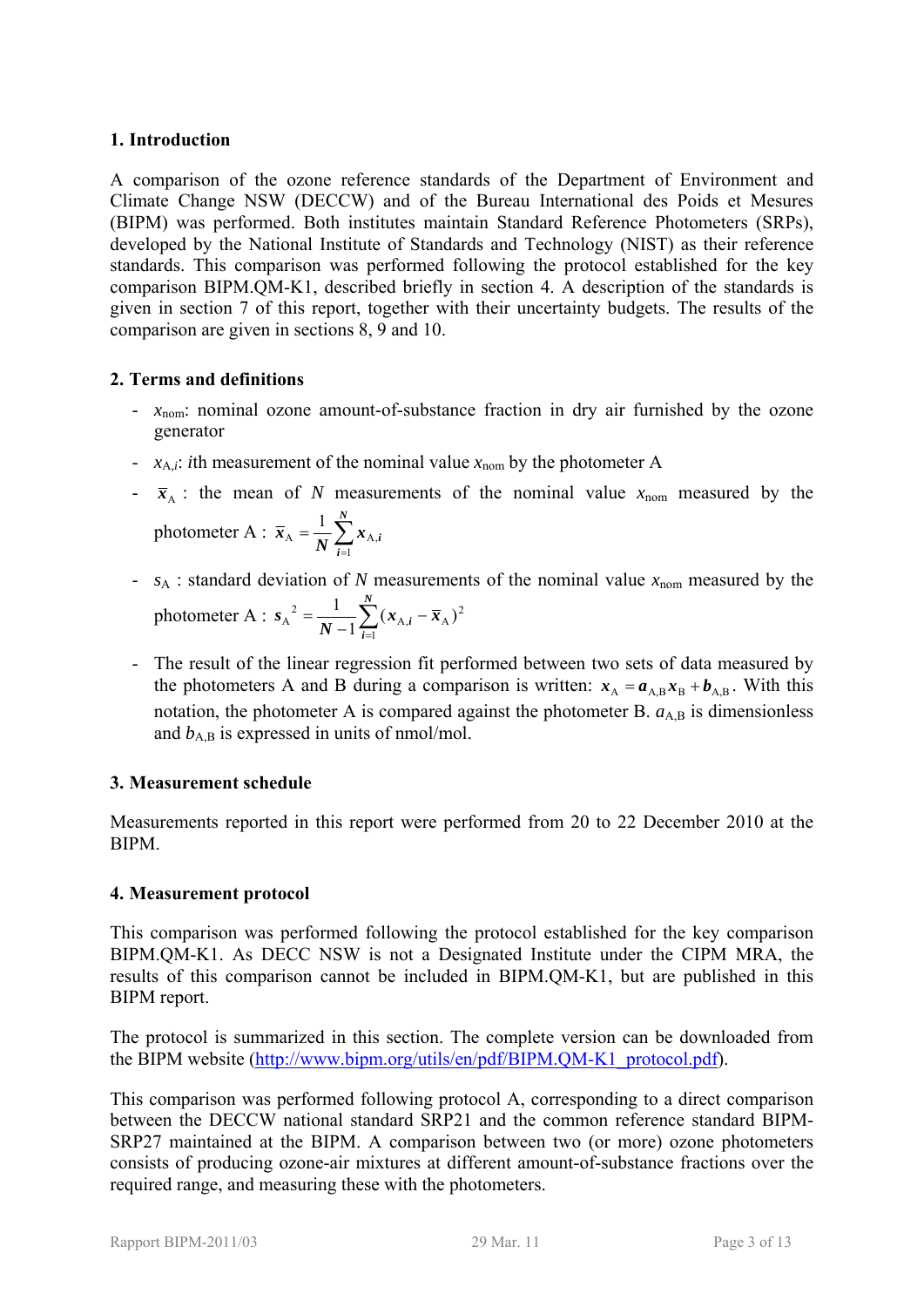#### 4.1. Ozone generation

The same source of purified air is used for all the ozone photometers being compared. This air is used to provide reference air as well as the ozone-air mixture to each ozone photometer. Ambient air is used as the source for reference air. The air is compressed with an oil-free compressor, dried and scrubbed with a commercial purification system so that the amount-ofsubstance fraction of ozone and nitrogen oxides remaining in the air is below detectable limits. The relative humidity of the reference air is monitored and the amount-of-substance fraction of water in air is typically found to be less than 3 μmol/mol. The amount-of-substance fraction of volatile organic hydrocarbons in the reference air was measured (November 2002), with no amount-of-substance fraction of any detected component exceeding 1 nmol/mol.

A common dual external manifold in Pyrex is used to furnish the necessary flows of reference air and ozone-air mixtures to the ozone photometers. The two columns of this manifold are vented to atmospheric pressure.

#### 4.2. Comparison procedure

Prior to the comparison, all the instruments were switched on and allowed to stabilize for at least 8 hours. The pressure and temperature measurement systems of the instruments were checked at this time. If any adjustments were required, these were noted. For this comparison, no adjustments were necessary.

One comparison run includes 10 different amount-of-substance fractions distributed over the range, together with the measurement of reference air at the beginning and end of each run. The nominal amount-of-substance fractions were measured in a sequence imposed by the protocol (0, 220, 80, 420, 120, 320, 30, 370, 170, 500, 270, and 0) nmol/mol. Each of these points is an average of 10 single measurements.

For each nominal value of the ozone amount-of-substance fraction  $x_{\text{nom}}$  furnished by the ozone generator, the standard deviation  $S_{SRP27}$  of the set of 10 consecutive measurements  $x_{SRP27i}$  recorded by BIPM-SRP27 was calculated. The measurement results were considered valid if  $s_{SRP27}$  was less than 1 nmol/mol, which ensures that the photometers were measuring a stable ozone concentration. If not, another series of 10 consecutive measurements was performed.

#### 4.3. Comparison repeatability

The comparison procedure was repeated continuously to evaluate its repeatability. The participant and the BIPM decided when both instruments were stable enough to start recording a set of measurement results to be considered as the official comparison results.

#### 4.4. SRP27 stability check

A second ozone reference standard, BIPM-SRP28, was included in the comparison to verify its agreement with BIPM-SRP27 and thus follow its stability over the period of the ongoing key comparison.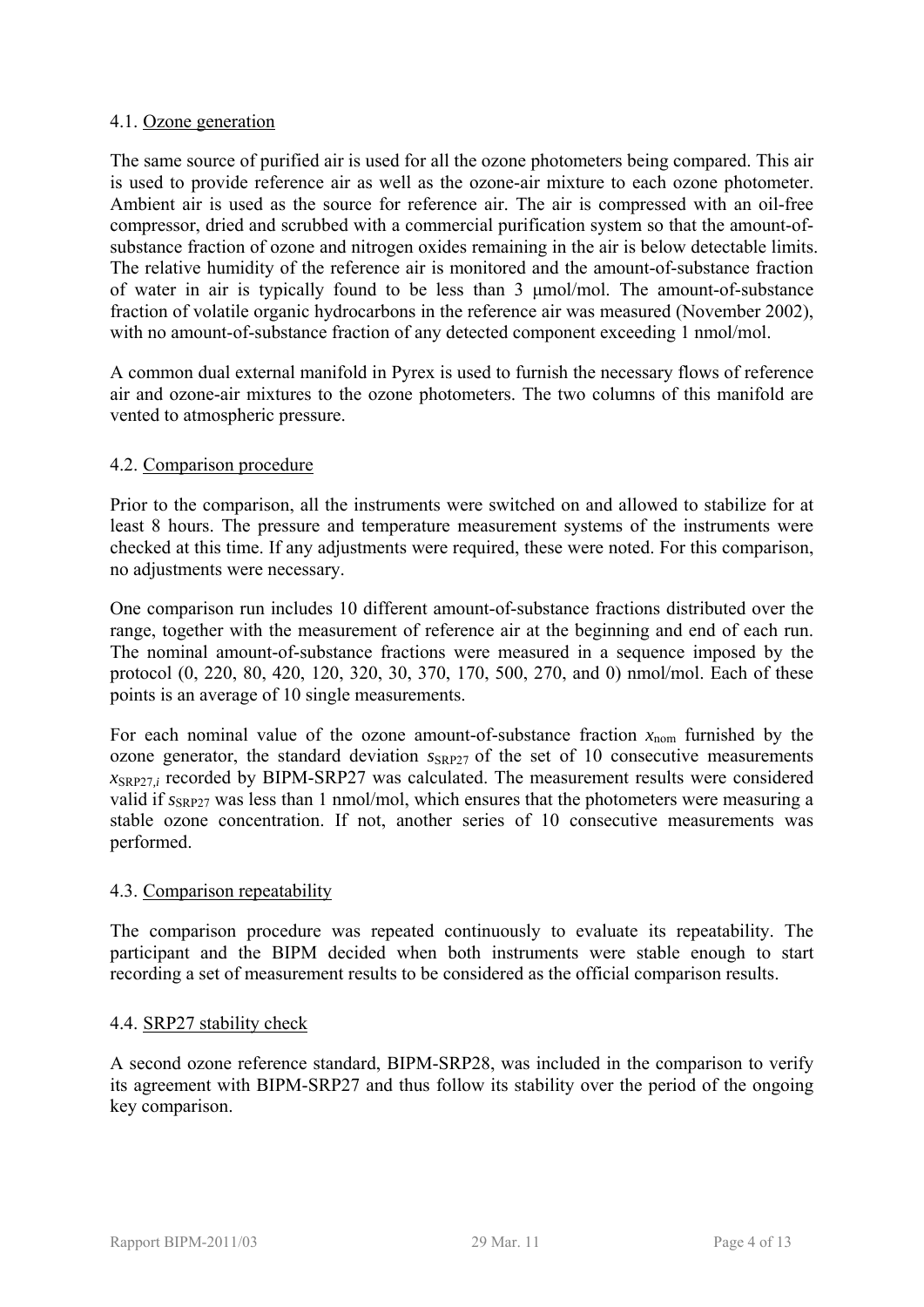#### <span id="page-4-0"></span>**5. Reporting measurement results**

<span id="page-4-3"></span>The participant and the BIPM staff reported the measurement results on the result form BIPM.QM-K1-R1, provided by the BIPM, and which is available on the BIPM website. It includes details of the comparison conditions, measurement results and associated uncertainties, as well as the standard deviation for each series of 10 ozone amount-ofsubstance fractions measured by the participant's standard and the common reference standard. The completed form, BIPM.QM-K1-R1-DECC-10 is given in the Appendix 1.

#### <span id="page-4-4"></span><span id="page-4-1"></span>**6. Post-comparison calculation**

All calculations were performed by the BIPM using the information on form [BIPM.QM-K1-](#page-4-3) [R1.](#page-4-3) It includes the difference from the reference value at two nominal ozone amount-ofsubstance fractions, which are considered as degrees of equivalence for the key comparison BIPM.QM-K1. For information, the difference from the reference value at all nominal ozone amount-of-substance fractions are reported in the same form, as well as the linear relationship between the participant's standard and the common reference standard.

#### <span id="page-4-2"></span>**7. Measurement standards**

The instruments maintained by the BIPM and the [DECCW](#page-2-0) are Standard Reference Photometers (SRP) built by the NIST. More details on the instrument's operating principle and its capabilities can be found in [1]. The following section describes the measurement principle and the uncertainty budgets.

#### 7.1. Measurement equation of a NIST SRP

The measurement of the ozone amount-of-substance fraction by an SRP is based on the absorption of radiation at 253.7 nm by ozonized air in the gas cells of the instrument. One particular feature of the instrument design is the use of two gas cells to overcome the instability of the light source. The measurement equation is derived from the Beer-Lambert and ideal gas laws. The number concentration (*C*) of ozone is calculated from:

$$
C = \frac{-1}{2\sigma L_{opt}} \frac{T}{T_{std}} \frac{P_{std}}{P} \ln(D)
$$
 (1)

where

- $\sigma$  is the absorption cross-section of ozone at 253.7 nm under standard conditions of temperature and pressure,  $1.1476 \times 10^{-17}$  cm<sup>2</sup>/molecule [2].
- *L*<sub>opt</sub> is the mean optical path length of the two cells;
- *T* is the measured temperature of the cells;
- $T_{std}$  is the standard temperature (273.15 K);
- *P* is the measured pressure of the cells;
- $P_{\text{std}}$  is the standard pressure (101.325 kPa);
- *D* is the product of transmittances of two cells, with the transmittance  $(T_r)$  of one cell defined as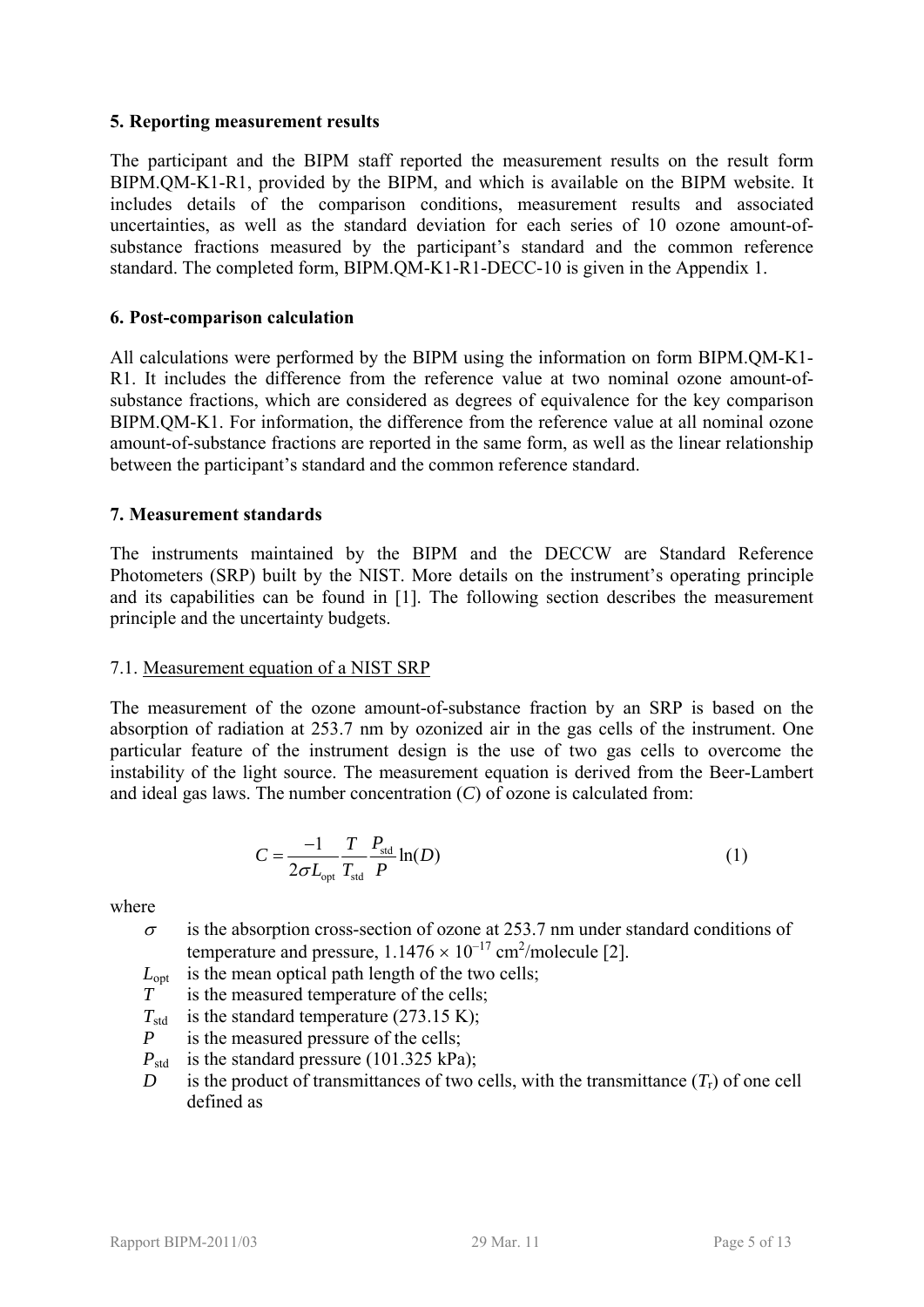$$
T_{\rm r} = \frac{I_{\rm ozone}}{I_{\rm air}}\tag{2}
$$

where

- *I*<sub>ozone</sub> is the UV radiation intensity measured from the cell when containing ozonized air, and
- *I*<sub>air</sub> is the UV radiation intensity measured from the cell when containing pure air (also called reference or zero air).

Using the ideal gas law equation (1) can be recast in order to express the measurement results as an amount-of-substance fraction (*x*) of ozone in air:

$$
x = \frac{-1}{2\sigma L_{opt}} \frac{T}{P} \frac{R}{N_A} \ln(D) \tag{3}
$$

where

 $N_A$  is the Avogadro constant,  $6.022142 \times 10^{23}$  mol<sup>-1</sup>, and

*R* is the gas constant, 8.314472 J mol<sup>-1</sup> K<sup>-1</sup>

The formulation implemented in the SRP software is:

$$
x = \frac{-1}{2\alpha_x L_{opt}} \frac{T}{T_{std}} \frac{P_{std}}{P} \ln(D) \tag{4}
$$

where

 $\alpha_x$  is the linear absorption coefficient at standard conditions, expressed in cm<sup>-1</sup>, linked to the absorption cross-section with the relation:

$$
\alpha_{\rm x} = \sigma \frac{N_{\rm A}}{R} \frac{P_{\rm std}}{T_{\rm std}} \tag{5}
$$

#### 7.2. Absorption cross-section for ozone

The linear absorption coefficient under standard conditions  $\alpha_x$  used within the SRP software algorithm is 308.32 cm<sup>-1</sup>. This corresponds to a value for the absorption cross section  $\sigma$  of  $1.1476 \times 10^{-17}$  cm<sup>2</sup>/molecule, rather than the more often quoted  $1.147 \times 10^{-17}$  cm<sup>2</sup>/molecule. In the comparison of two SRP instruments, the absorption cross-section can be considered to have a conventional value and its uncertainty can be set to zero. However, in the comparison of different methods or when considering the complete uncertainty budget of the method, the uncertainty of the absorption cross-section should be taken into account. A consensus value of 2.12 % at a 95 % level of confidence for the uncertainty of the absorption cross-section has been proposed by the BIPM and the NIST in a recent publication [3].

#### 7.3. Condition of the BIPM SRPs

Compared to the original design described in [1], SRP27 and SRP28 have been modified to take into account two biases revealed by the study conducted by the BIPM and the NIST [3]. In 2009, an "SRP upgrade kit" was installed in the instruments, as described in the report [4].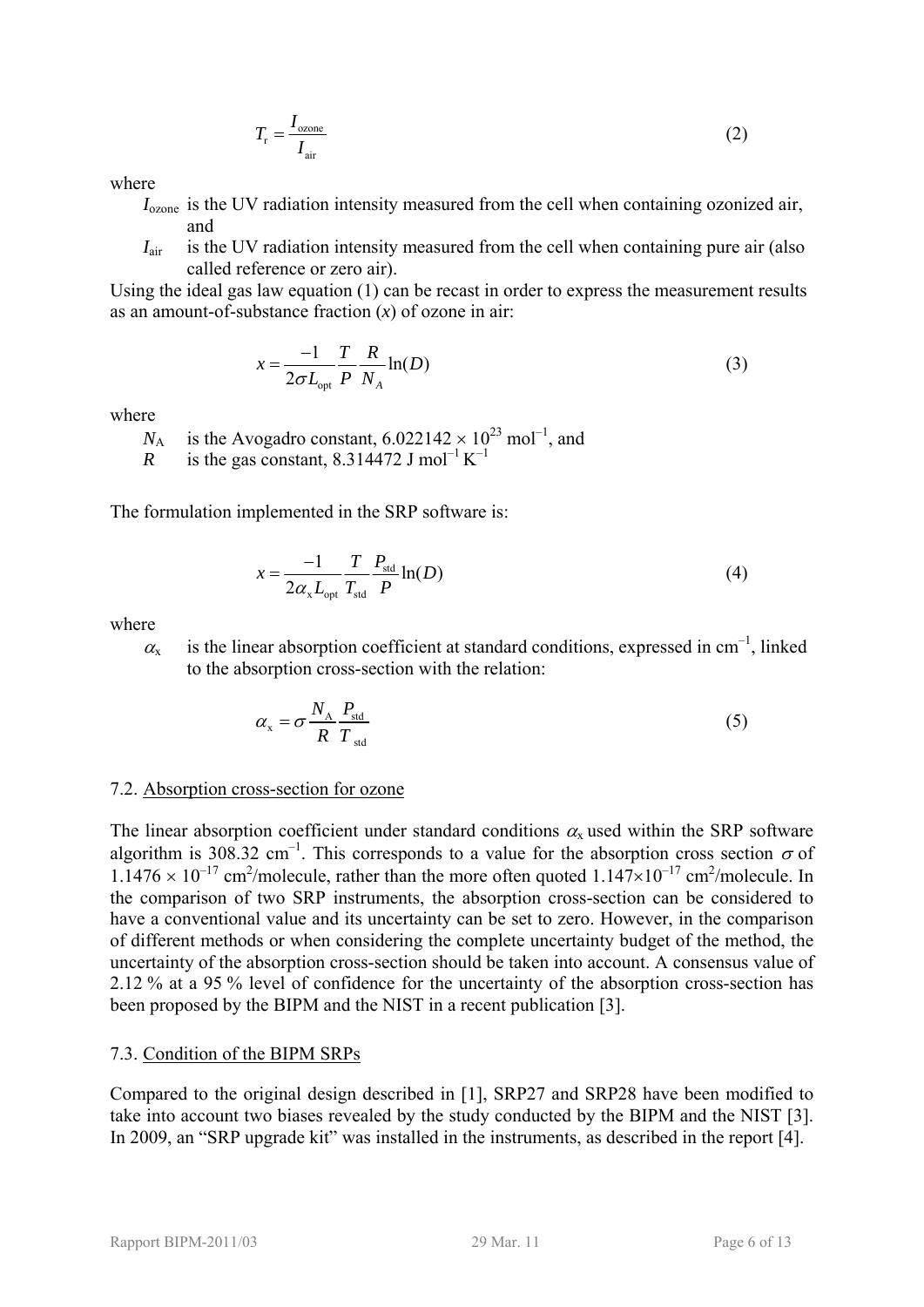#### 7.4. Uncertainty budget of the common reference BIPM-SRP27

The uncertainty budget for the ozone amount-of-substance fraction in dry air  $(x)$  measured by the instruments BIPM-SRP27 and BIPM-SRP28 in the nominal range 0 nmol/mol to 500 nmol/mol is given in [Table 1.](#page-6-0)

<span id="page-6-0"></span>

|                                             |                             | Uncertainty $u(y)$  |                                                     |                                                     | <b>Sensitivity</b>                                   | contribution                                |
|---------------------------------------------|-----------------------------|---------------------|-----------------------------------------------------|-----------------------------------------------------|------------------------------------------------------|---------------------------------------------|
| Component $(y)$                             | <b>Source</b>               | <b>Distribution</b> | <b>Standard</b><br>Uncertainty                      | <b>Combined</b><br>standard<br>uncertainty<br>u(y)  | coefficient<br>$c_i = \frac{\partial x}{\partial y}$ | to $u(x)$<br>$ c_i  \cdot u(y)$<br>nmol/mol |
|                                             | Measurement<br>scale        | Rectangular         | $0.0006$ cm                                         |                                                     |                                                      |                                             |
| <b>Optical Path</b><br>$L_{\rm opt}$        | Repeatability               | Normal              | $0.01$ cm                                           | $0.52$ cm                                           | $\frac{x}{L_{\text{opt}}}$                           | $2.89 \times 10^{-3}x$                      |
|                                             | Correction<br>factor        | Rectangular         | $0.52$ cm                                           |                                                     |                                                      |                                             |
|                                             | Pressure gauge              | Rectangular         | 0.029 kPa                                           |                                                     | $\mathcal{X}$<br>$\boldsymbol{P}$                    |                                             |
| Pressure P                                  | Difference<br>between cells | Rectangular         | $0.017$ kPa                                         | $0.034$ kPa                                         |                                                      | $3.37 \times 10^{-4}x$                      |
|                                             | Temperature<br>probe        | Rectangular         | 0.03 K                                              | 0.07K                                               | $\mathcal{X}$<br>$\frac{1}{T}$                       | $2.29 \times 10^{-4}x$                      |
| Temperature T                               | Temperature<br>gradient     | Rectangular         | 0.058K                                              |                                                     |                                                      |                                             |
| <b>Ratio of</b>                             | Scaler<br>resolution        | Rectangular         | $8 \times 10^{-6}$                                  | $1.4 \times 10^{-5}$                                | $\mathcal{X}$                                        | 0.28                                        |
| intensities $D$                             | Repeatability               | Triangular          | $1.1 \times 10^{-5}$                                |                                                     | $D\ln(D)$                                            |                                             |
| <b>Absorption</b><br>Cross section $\sigma$ | Hearn value                 |                     | $1.22 \times 10^{-19}$<br>cm <sup>2</sup> /molecule | $1.22 \times 10^{-19}$<br>cm <sup>2</sup> /molecule | $\mathcal{X}$<br>$\alpha$                            | $1.06 \times 10^{-2}x$                      |

**Table 1: Uncertainty budget for the SRPs maintained by the BIPM** 

As explained in the protocol of the comparison, following this budget the standard uncertainty associated with the ozone amount-of-substance fraction measurement with the BIPM SRPs can be expressed as a numerical equation (numerical values expressed as nmol/mol):

$$
u(x) = \sqrt{(0.28)^2 + (2.92 \cdot 10^{-3} x)^2}
$$
 (6)

#### 7.5. Covariance terms for the common reference BIPM-SRP27

Correlations between the results of two measurements performed at two different ozone amount-of-substance fractions with BIPM-SRP27 were taken into account using the software OzonE. Details about the analysis of the covariance can be found in the protocol. The following expression was applied:

$$
u(x_i, x_j) = x_i \cdot x_j \cdot u_b^2 \tag{7}
$$

where:

$$
u_{\rm b}^2 = \frac{u^2(T)}{T^2} + \frac{u^2(P)}{P^2} + \frac{u^2(L_{\rm opt})}{L_{\rm opt}^2}
$$
 (8)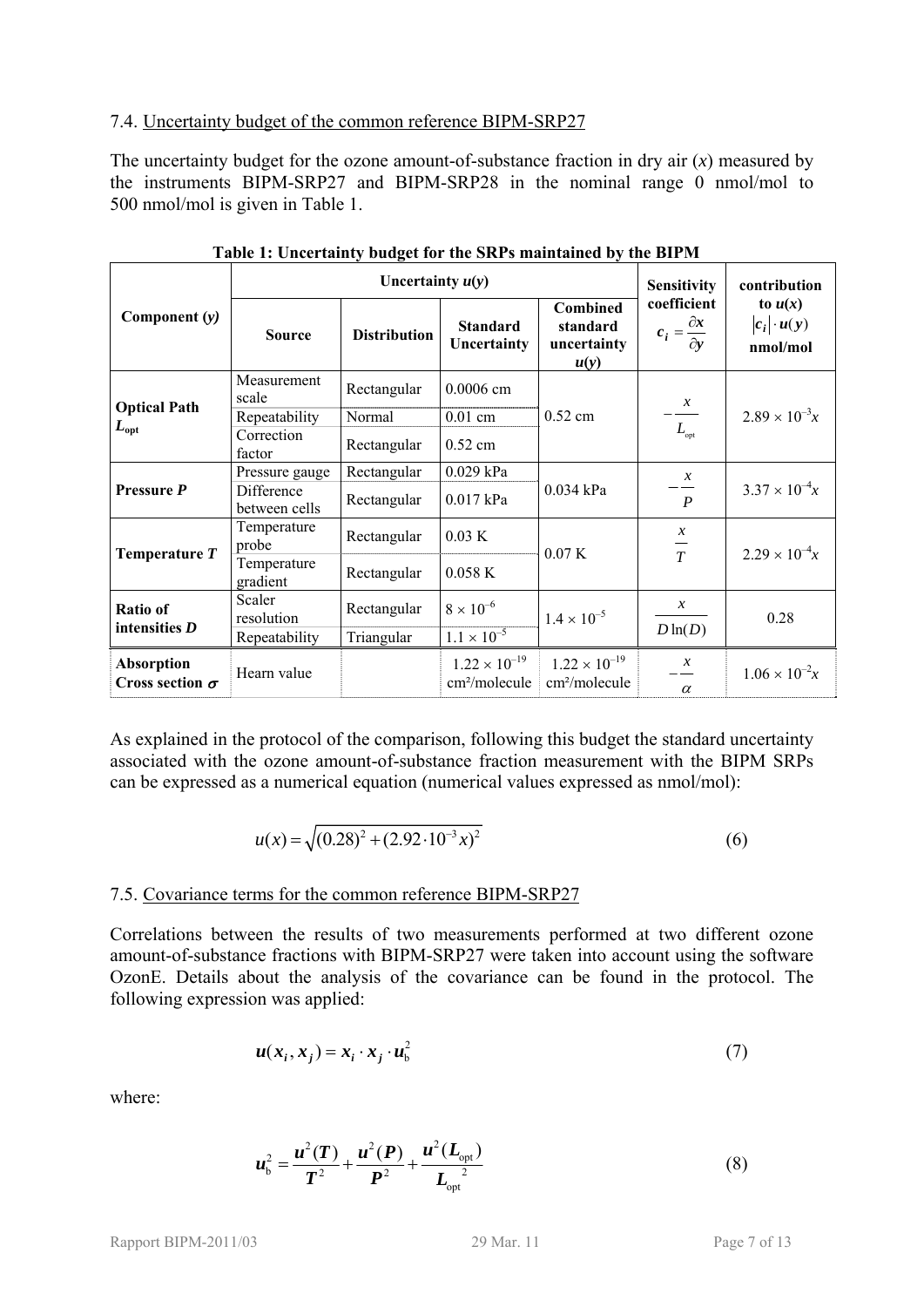The value of  $u<sub>b</sub>$  is given by the expression of the measurement uncertainty:  $u<sub>b</sub> = 2.92 \times 10^{-3}$ .

### 7.6. Condition of the SRP21

biases revealed in [3]. In August 2006, an "SRP upgrade kit" was installed by NIST at the Compared to the original design, the DECCW SRP21 has been modified to deal with the two DECCW laboratories

### 7.7. Uncertainty budget of the [SRP21](#page-2-0)

[The uncertainty budget](#page-2-0) for the ozone amount-of-substance fraction in dry air *x* measured by the DECCW standard SRP21 in the nominal range 0 nmol/mol to 500 nmol/mol is given in [Table 2](#page-2-5).

(numerical values expressed as nmol/mol): Following this budget, the standard uncertainty associated with the ozone amount-ofsubstance fraction measurement with the [SRP21](#page-2-0) can be expressed as a numerical equation

$$
u(x) = \sqrt{(0.51)^2 + 9.31 \cdot 10^{-6} x^2}
$$
 (9)

No covariance term for the SRP21 was included in the calculations.

| Component                                          | Value                      | <b>Source</b>          | <b>Distri</b><br>bution | <b>Standard</b><br>Uncertainty | <b>Combined</b><br><b>Standard</b><br>Uncertainty | <b>Sensitivity</b><br>Coefficient | Contribution<br>to $u(x)$ |
|----------------------------------------------------|----------------------------|------------------------|-------------------------|--------------------------------|---------------------------------------------------|-----------------------------------|---------------------------|
| <b>Optical Path</b><br>(L)                         | 89.92 cm                   | Measurement            | Rect                    | $0.520$ cm                     | 0.520<br>cm                                       | $\frac{x}{1}$<br>L                | $0.289\%$                 |
| Pressure $(P)$                                     | 101.325 kPa                | Gauge                  | Rect                    | 0.077<br>kPa                   | 0.086<br>kPa                                      |                                   | $0.085\%$                 |
|                                                    |                            | Difference             | Rect                    | 0.038 kPa                      |                                                   | $\frac{-x}{P}$                    |                           |
| Temperature                                        | 273.15 °K                  | Probe                  | Rect                    | $0.115$ K                      | 0.129 K                                           | $\frac{x}{T}$                     | $0.047~\%$                |
| (T)                                                |                            | Gradient               | Rect                    | $0.058$ K                      |                                                   |                                   |                           |
| Repeatability                                      |                            | Repeat<br>Measurements | Rect                    | $0.095$ ppb                    | 0.095<br>ppb                                      | 1                                 | $0.095$ ppb               |
| <b>Resolution</b>                                  |                            |                        | Rect                    | $0.500$ ppb                    | 0.500<br>ppb                                      | 1                                 | $0.500$ ppb               |
| <b>Absorption</b><br><b>Cross</b><br>Section $(a)$ | $\text{cm}^{-1}$<br>308.32 | Conventional<br>Value  | Rect                    | $1.732$ cm <sup>-1</sup> 1.732 | $\text{cm}^{-1}$                                  | $\frac{x}{1}$<br>$\alpha$         | $0.562\%$                 |

|  | Table 2: Uncertainty budget for the SRP21 |
|--|-------------------------------------------|
|--|-------------------------------------------|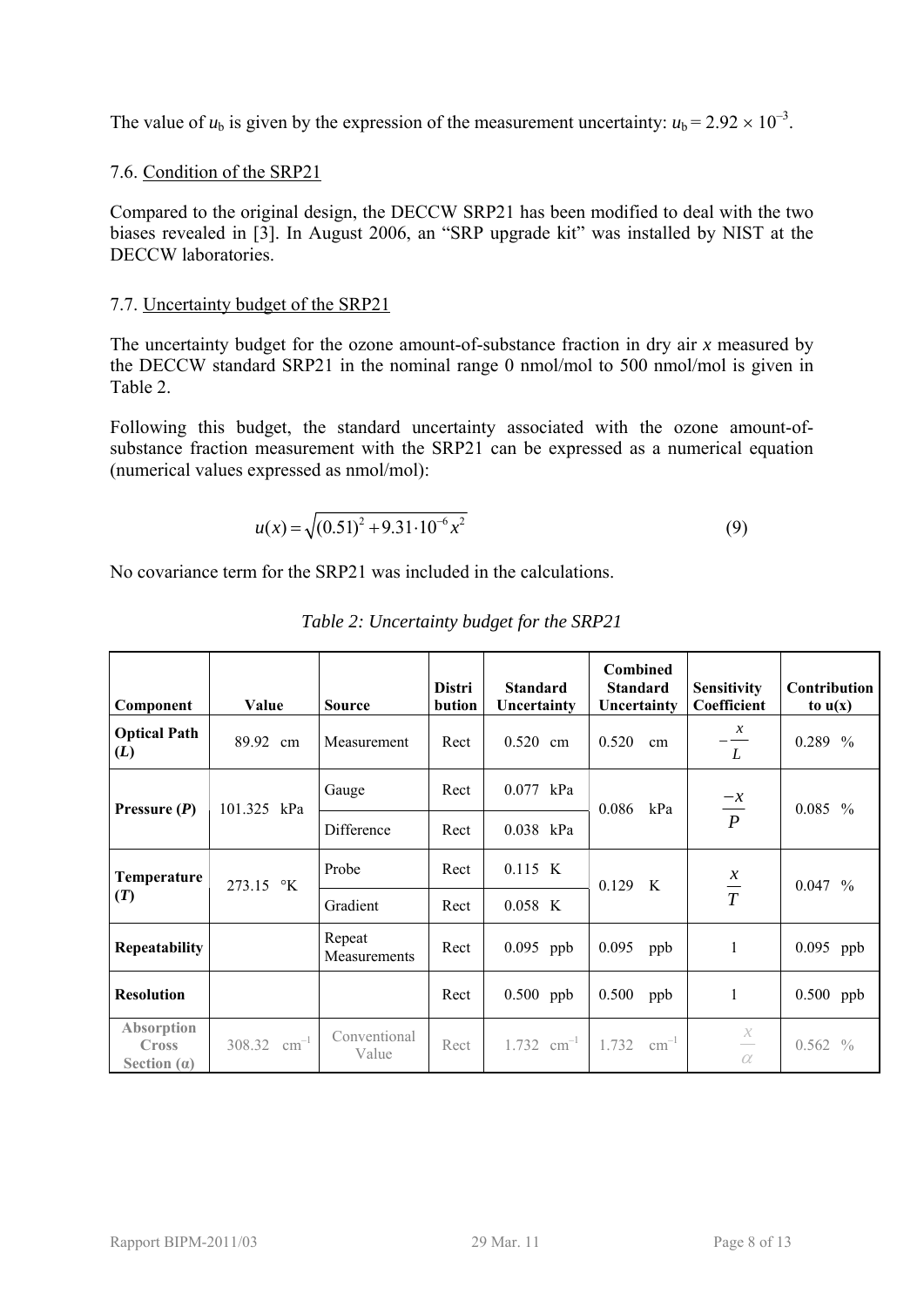#### <span id="page-8-0"></span>**8. Measurement results and uncertainties**

Details of the measurement results, the measurement uncertainties and the standard deviations at each nominal ozone amount-of-substance fraction are given in the form [BIPM.QM-K1-R1-](#page-4-4) [DECC-10](#page-4-4) (Appendix 1).

#### <span id="page-8-1"></span>**9. Differences from the reference values**

For the key comparison BIPM.QM-K1, differences from the reference values were calculated at the twelve nominal ozone amount-of-substance fractions measured, but are only shown in this report at two particular values: 80 nmol/mol and 420 nmol/mol. These values correspond to points 3 and 4 recorded in each comparison. The ozone amount-of-substance fractions measured by the ozone standards can differ from the nominal values because an ozone generator has limited reproducibility. However, as stated in the protocol, the value measured by the common reference SRP27 was expected to be within  $\pm 15$  nmol/mol of the nominal value. Hence, it is meaningful to compare the degree of equivalence calculated for all the participants at the same nominal value.

#### 9.1. Definition

The difference from the reference value of the participant *i* at a nominal value  $x_{\text{nom}}$  is defined as:

$$
D_i = x_i - x_{\text{SRP27}} \tag{10}
$$

where  $x_i$  and  $x_{SPP27}$  are the measurement result of the participant *i* and of SRP27 at the nominal value  $x_{\text{nom}}$ .

Its associated standard uncertainty is:

$$
u(D_i) = \sqrt{u_i^2 + u_{SRP27}^2}
$$
 (11)

where  $u_i$  and  $u_{SRP27}$  are the measurement uncertainties of the participant *i* and of SRP27 respectively.

## 9.2. Values

The differences from the reference values and their uncertainties calculated in the form [BIPM.QM-K1-R1-DECC-10](#page-4-4) are reported in [Table 3](#page-9-1) below. Corresponding graphs of equivalence are given in [Figure 1.](#page-9-2) The expanded uncertainties are calculated with a coverage factor  $k = 2$ .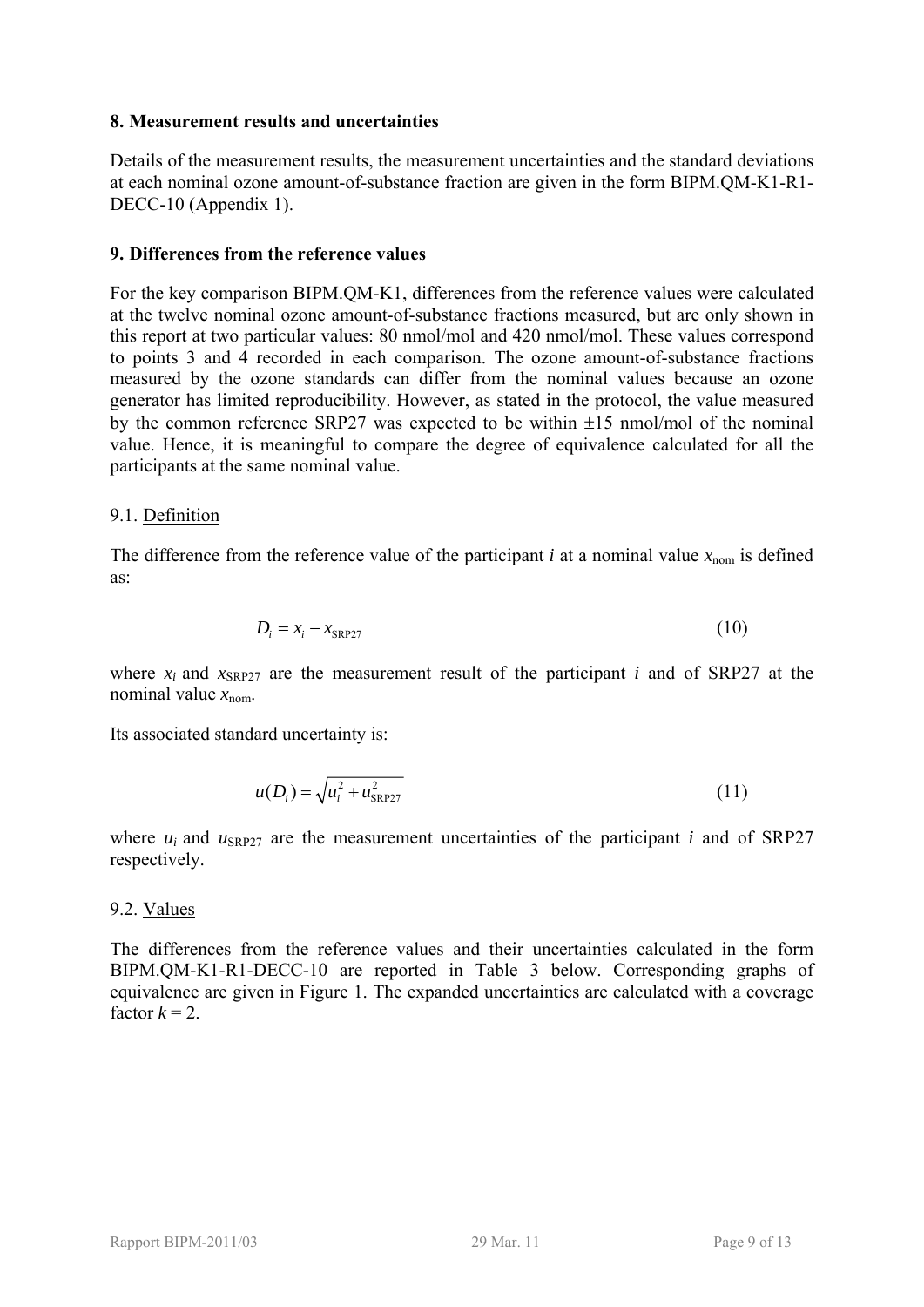<span id="page-9-1"></span>*Table 3 : Differences from the reference values of the [DECCW](#page-2-0) at the nominal ozone amount-of-substance fractions 80 nmol/mol and 420 nmol/mol* 

| Nom value | $x_i/$ | $u_i$ | $x_{\text{SRP27}}$ / | $\mu_{\rm SRP27}$ / | $D_i/$                                                                                                                                                                               | $u(D_i)$ | $U(D_i)$ |
|-----------|--------|-------|----------------------|---------------------|--------------------------------------------------------------------------------------------------------------------------------------------------------------------------------------|----------|----------|
|           |        |       |                      |                     | $(\text{nmol/mol}) \mid (\text{nmol/mol}) \mid (\text{nmol/mol}) \mid (\text{nmol/mol}) \mid (\text{nmol/mol}) \mid (\text{nmol/mol}) \mid (\text{nmol/mol}) \mid (\text{nmol/mol})$ |          |          |
| 80        | 81.60  | 0.57  | 81.51                | 0.37                | 0.09                                                                                                                                                                                 | 0.68     | 1.35     |
| 420       | 426.32 | 1.40  | 425.17               | 1.27                | 1.15                                                                                                                                                                                 | 1.89     | 3.78     |



*Figure 1: Graphs of equivalence of the [DECCW](#page-2-0) at the two nominal ozone amount-ofsubstance fractions 80 nmol/mol and 420 nmol/mol* 

<span id="page-9-2"></span>The differences between the [DECCW](#page-2-0) standard and the common reference standard BIPM SRP27 indicate agreement between both standards.

## <span id="page-9-0"></span>**10. Analysis of the measurement results by generalized least-square regression**

The relationship between two ozone photometers was evaluated with a generalized leastsquare regression fit performed on the two sets of measured ozone amount-of-substance fractions, taking into account standard measurement uncertainties. To this end, the software package OzonE was used. This software, which is documented in a publication [5], is an extension of the previously used software B\_Least, recommended by the ISO standard 6143:2001 [6]. OzonE allows users to account for correlations between measurements performed with the same instrument at different ozone amount-of-substance fractions.

In a direct comparison, a linear relationship between the ozone amount-of-substance fractions measured by SRP*n* and SRP27 is obtained: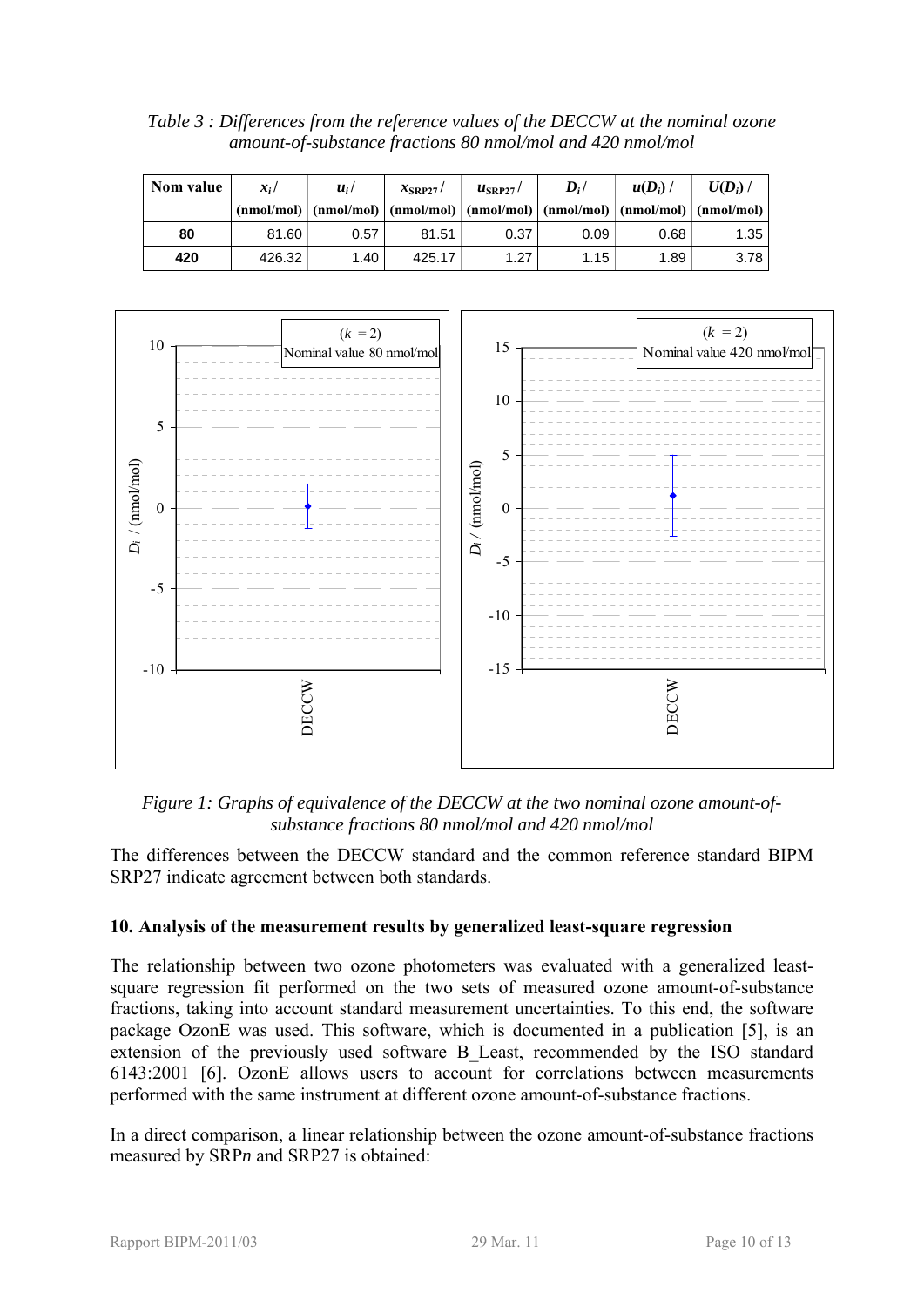$$
x_{\text{SRP}_n} = a_0 + a_1 x_{\text{SRP27}} \tag{12}
$$

The associated uncertainties on the slope  $u(a_1)$  and the intercept  $u(a_0)$  are given by OzonE, as well as the covariance between them and the usual statistical parameters to validate the fitting function.

#### 10.1. Least-square regression results

The relationship between [SRP21](#page-2-5) and SRP27 is:

$$
x_{SRP21} = -0.21 + 1.0028 \cdot x_{SRP27} \tag{13}
$$

The standard uncertainties on the parameters of the regression are  $u(a_1) = 0.0034$  for the slope and  $u(a_0) = 0.31$  nmol/mol for the intercept. The covariance between the two parameters is  $cov(a_0, a_1) = -3.73 \times 10^{-4}$  nmol/mol.

The least-square regression statistical parameters confirm the appropriate choice of a linear relation, with a sum of the squared deviations (SSD) of 0.19 and a goodness of fit (GoF) equal to 0.26.

To assess the agreement of the standards from equation 10, the difference between the calculated slope value and unity, and the intercept value and zero, together with their measurement uncertainties need to be considered. In the comparison, the value of the intercept is consistent with an intercept of zero, considering the uncertainty in the value of this parameter; i.e  $|a_0| < 2u(a_0)$ , and the value of the slope is consistent with a slope of 1; i.e.  $|1 - a_1| < 2 u(a_1)$ .

#### <span id="page-10-0"></span>**11. History of comparisons between BIPM SRP27, SRP28 and [DECCW](#page-2-0) [SRP21](#page-2-5)**

Results of previous comparison performed between BIPM-SRP27, BIPM-SRP28 and [DECCW](#page-2-0) [SRP21](#page-2-5) during the course of the key comparison BIPM.QM-K1 are given in [Figure 2](#page-11-2). The slopes  $a_1$  of the linear relation  $x_{SRPn} = a_0 + a_1 x_{SRP27}$  are represented together with their associated uncertainties calculated at the time of each comparison. Results of previous comparisons have been corrected to take into account the changes in the reference BIPM-SRP27 described in [4], which explains the larger uncertainties associated with the corresponding slopes. [Figure 2](#page-11-2) shows that all standards included in these comparisons stayed in close agreement.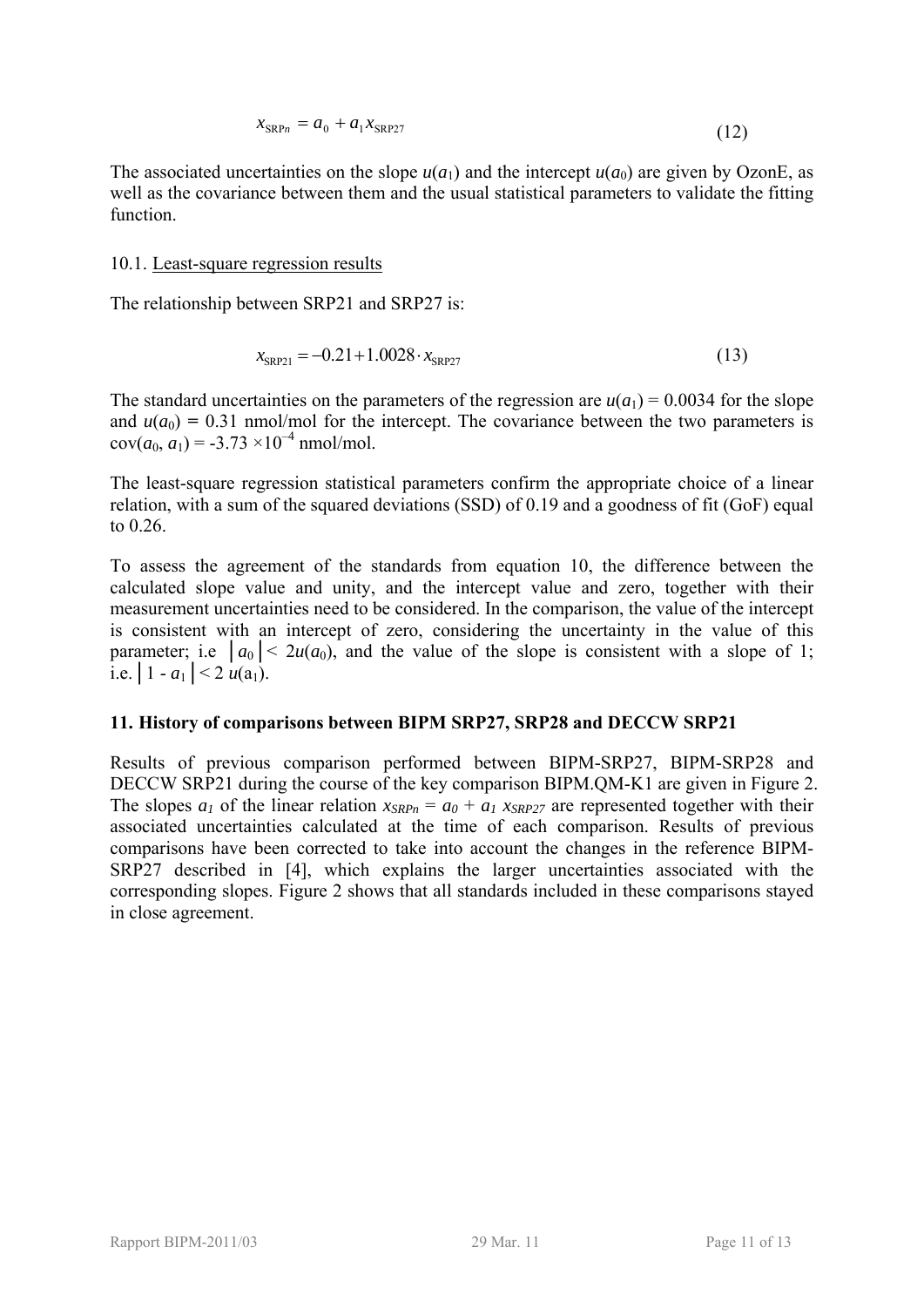

<span id="page-11-2"></span>*Figure 2 : Results of the comparisons between SRP27, SRP28 and [DECCW](#page-2-0) [SRP21](#page-2-5) performed at the BIPM during the course of the key comparison BIPM.QM-K1. Uncertainties are calculated at k=2, with the uncertainty budget in use at the time of each comparison.* 

## <span id="page-11-0"></span>**12. Conclusion**

A comparison was performed between the ozone reference standards of the [DECCW](#page-2-0) and of the BIPM. The instruments were compared over a nominal ozone amount-of-substance fraction range of 0 nmol/mol to 500 nmol/mol. Results of this comparison indicated good agreement between both standards.

#### <span id="page-11-1"></span>**13. References**

- [1] Paur R.J , Bass A.M., Norris J.E. and Buckley T.J., 2003, Standard Reference Photometer for the Assay of Ozone in calibration Atmospheres. *NISTIR* **6963**, 65 pp
- [2] ISO 13964 : 1996 Ambient air Determination of ozone Ultraviolet photometric method (International Organization for Standardization)
- [3] Viallon J., Moussay P., Norris J.E., Guenther F.R. and Wielgosz R.I., 2006, A study of systematic biases and measurement uncertainties in ozone mole fraction measurements with the NIST Standard Reference Photometer, *[Metrologia,](http://stacks.iop.org/0026-1394/43/441)* **43**, 441- [450](http://stacks.iop.org/0026-1394/43/441)
- [4] Viallon J., Moussay P., Idrees F. and Wielgosz R.I., 2010, Upgrade of the BIPM Standard Reference Photometers for Ozone and the effect on the on-going key comparison BIPM.QM-K1, **[Rapport BIPM-2010/07](http://www.bipm.org/utils/common/pdf/rapportBIPM/2010/07.pdf)**, 16 pp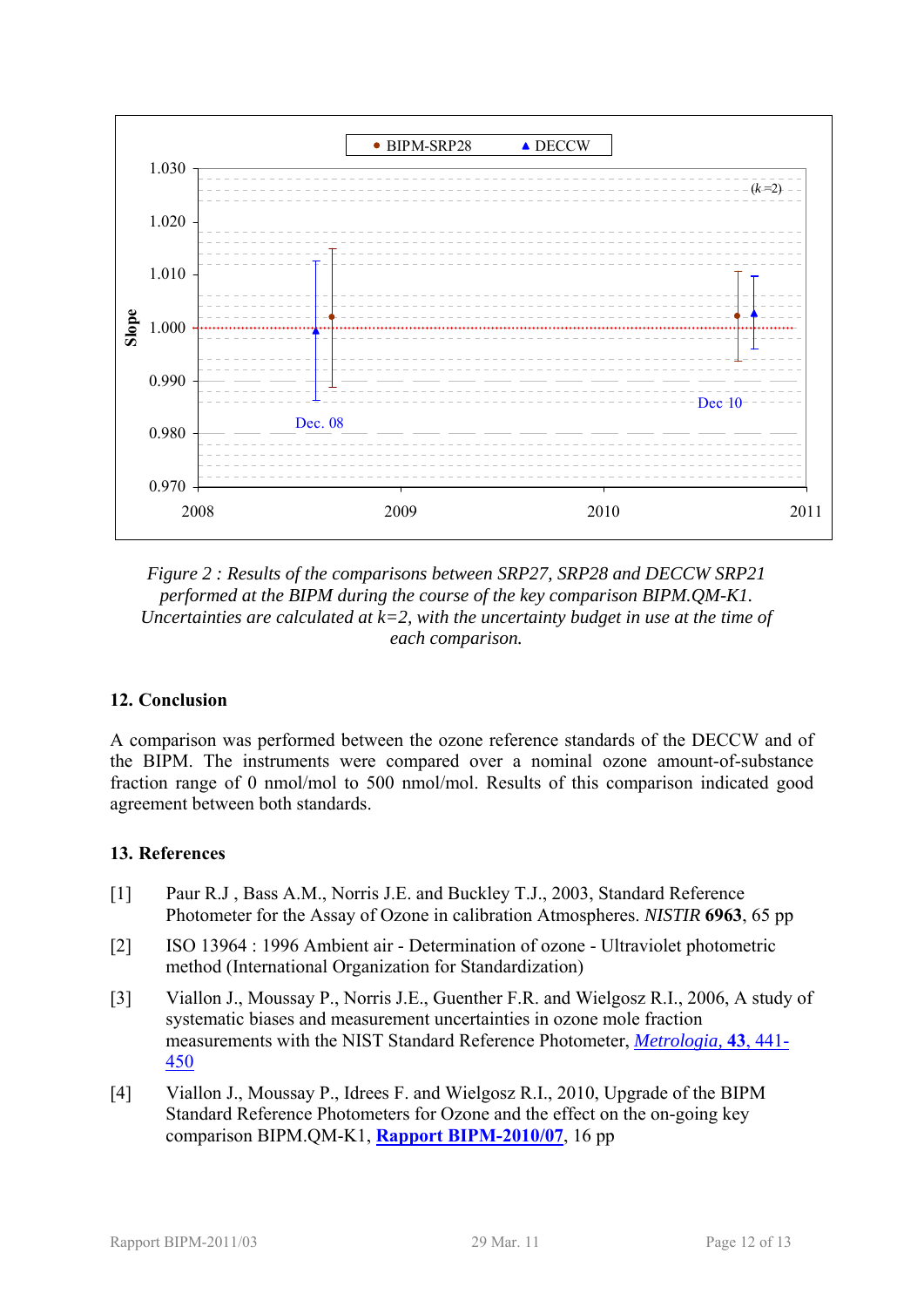- [5] Bremser W., Viallon J. and Wielgosz R.I., 2007, Influence of correlation on the assessment of measurement result compatibility over a dynamic range, *[Metrologia,](http://stacks.iop.org/0026-1394/44/495)* **44**, [495-504](http://stacks.iop.org/0026-1394/44/495)
- [6] ISO 6143.2 : 2001 Gas analysis Determination of the composition of calibration gas mixtures - Comparison methods (International Organization for Standardization)

## <span id="page-12-0"></span>**Appendix 1 - Form [BIPM.QM-K1-R1-DECC-10](#page-4-4)**

See next pages.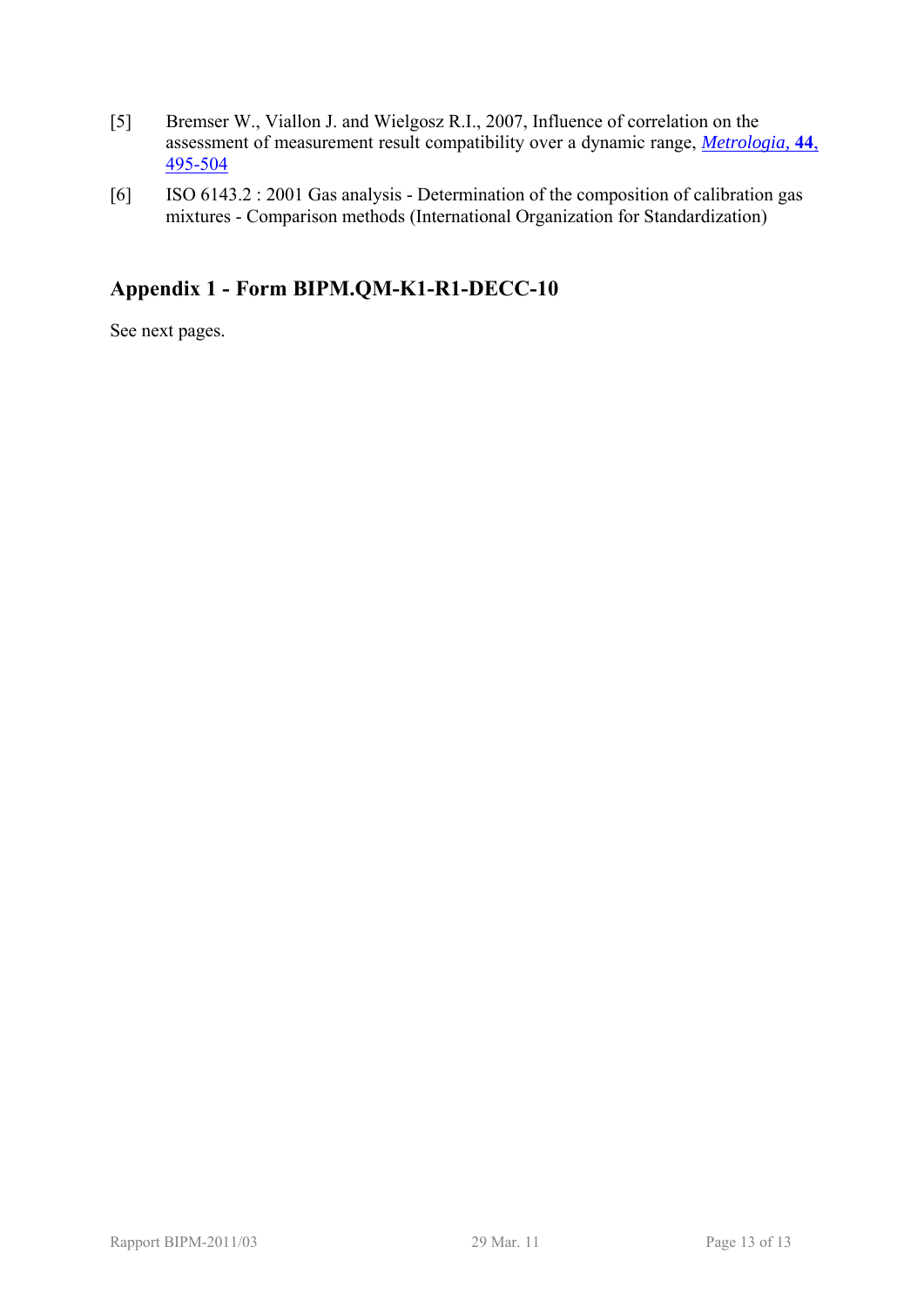## **OZONE COMPARISON RESULT - PROTOCOL A - DIRECT COMPARISON**

| <b>Participating institute information</b>                                  |                                                                                             |  |  |  |  |
|-----------------------------------------------------------------------------|---------------------------------------------------------------------------------------------|--|--|--|--|
| <b>Institute</b><br><b>Department of Environment and Climate Change NSW</b> |                                                                                             |  |  |  |  |
| <b>Address</b>                                                              | Dock 3, Atmospheric Science Building<br>480 Weeroona Road<br>Lidcombe NSW 2141<br>Australia |  |  |  |  |
| <b>Contact</b>                                                              | <b>Glenn Ross</b>                                                                           |  |  |  |  |
| <b>Email</b>                                                                | Glenn.ross@environment.nsw.gov.au                                                           |  |  |  |  |
| Telephone                                                                   | 61 2 9995 5166                                                                              |  |  |  |  |

| Instruments information |                                                       |             |  |  |  |  |  |  |
|-------------------------|-------------------------------------------------------|-------------|--|--|--|--|--|--|
|                         | <b>Reference Standard</b><br><b>National Standard</b> |             |  |  |  |  |  |  |
| <b>Manufacturer</b>     | NIST                                                  | <b>NIST</b> |  |  |  |  |  |  |
| <b>Type</b>             | SRP                                                   | <b>SRP</b>  |  |  |  |  |  |  |
| Serial number           | <b>SRP27</b><br><b>SRP21</b>                          |             |  |  |  |  |  |  |

## **Content of the report**

- page 1 general informations page 2 comparison results page 3 measurements results
- page 4 comparison description
- page 5 uncertainty budgets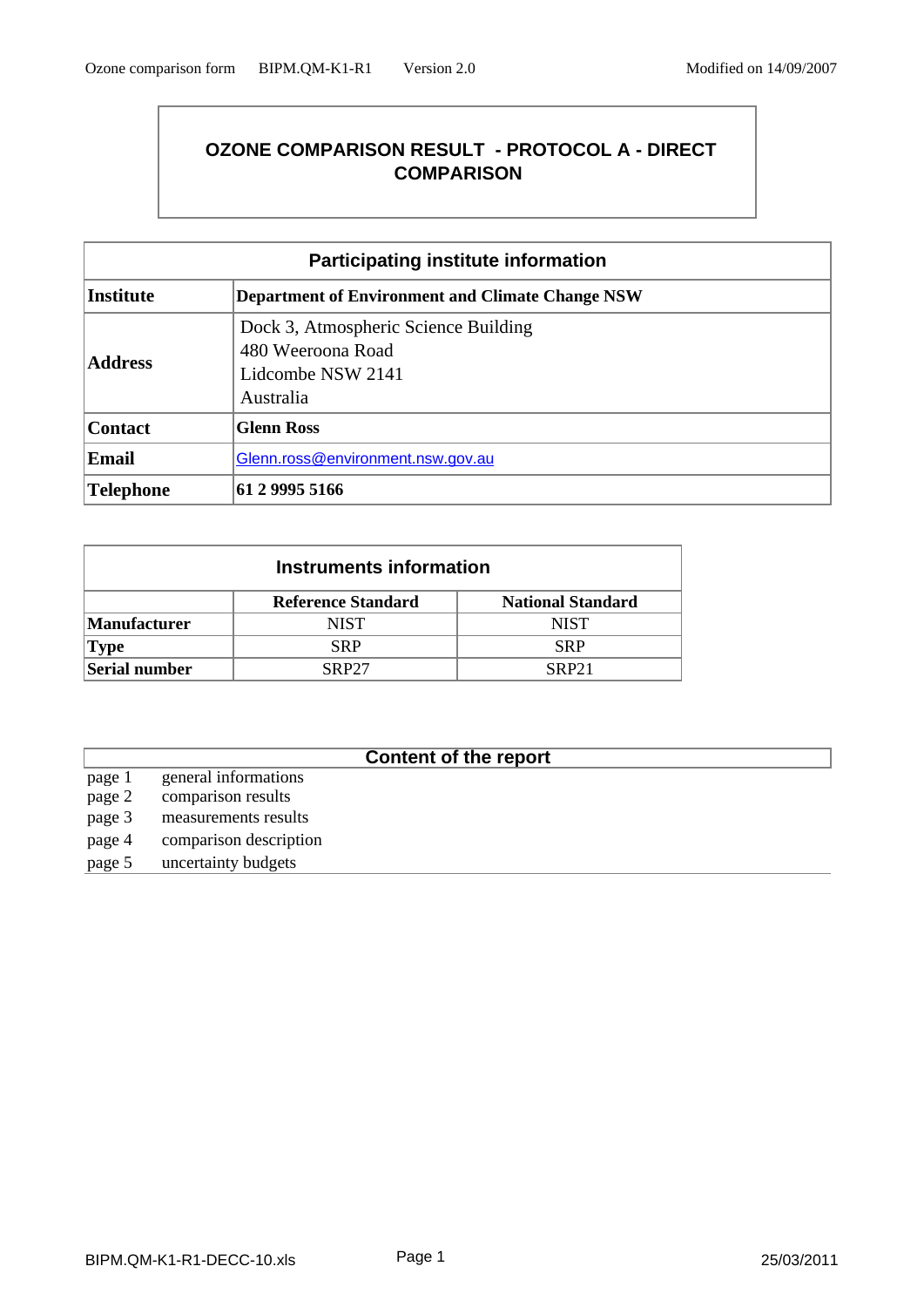## **comparison reference standard (RS) - national standard (NS)**

| <b>Operator</b>                  | F.Idrees         | Location                      | CHEM-9           |
|----------------------------------|------------------|-------------------------------|------------------|
| Comparison begin date /<br> time | 20/12/2010 08:00 | Comparison end date /<br>time | 22/12/2010 12:00 |

#### **Comparison results**

#### **Equation**

 $x_{NS} = a_{NS}$ ,  $R_{RS} x_{RS} + b_{NS}$ ,  $R_{RS} x_{RS}$ 

#### **Least-square regression parameters**

| $a_{\text{TS,RS}}$ | $u$ (a <sub>TS,RS</sub> ) | $b_{\text{TS,RS}}$ | $u(b_{\text{TS,RS}})$<br>$(nmol/mol)$ $(nmol/mol)$ | u(a,b)      |
|--------------------|---------------------------|--------------------|----------------------------------------------------|-------------|
| 1.0028             | 0.0034                    | $-0.21$            | 0.31                                               | $-3.73E-04$ |

*(Least-square regression parameters will be computed by the BIPM using the sofwtare OzonE v2.0)*

### **Difference from the reference value at 80 nmol/mol and 420 nmol/mol:**

| <b>Nom value</b> | $\boldsymbol{D}_i$ | $u(D_i)$   | $U(D_i)$   |
|------------------|--------------------|------------|------------|
| (nmol/mol)       | (nmol/mol)         | (nmol/mol) | (nmol/mol) |
| 80               | 0.09               | 0.68       | 1.35       |
| 420              | 1.15               | 1.89       | 3.78       |

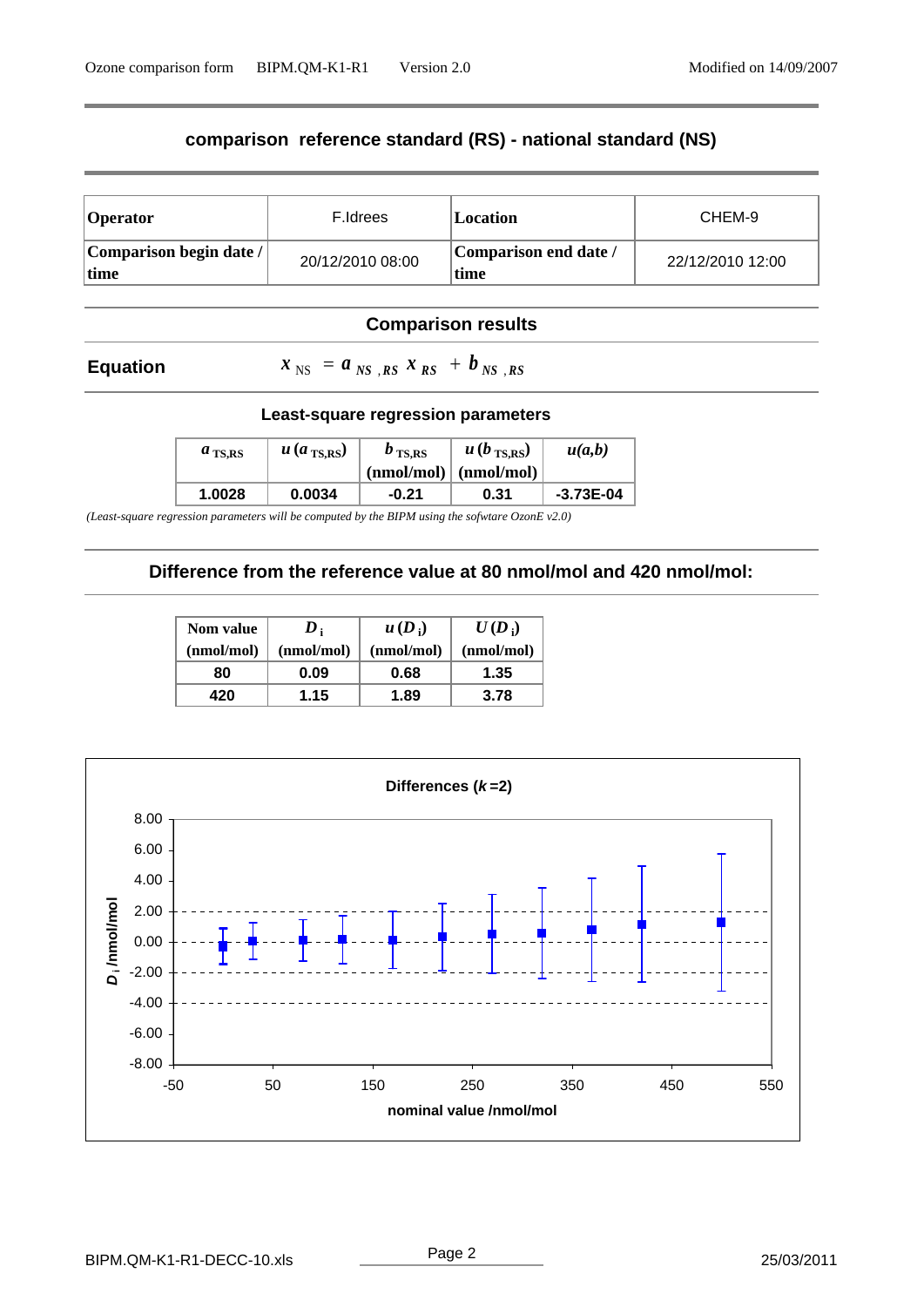| <b>Measurement results</b> |                                |                      |                         |                               |                      |                                |  |
|----------------------------|--------------------------------|----------------------|-------------------------|-------------------------------|----------------------|--------------------------------|--|
|                            | <b>Reference Standard (RS)</b> |                      |                         | <b>National standard (NS)</b> |                      |                                |  |
| <b>Nominal</b><br>value    | $X_{RS}$<br>nmol/mol           | $S_{RS}$<br>nmol/mol | $u(x_{RS})$<br>nmol/mol | $x_{NS}$<br>nmol/mol          | $S_{NS}$<br>nmol/mol | $u(x_{\text{NS}})$<br>nmol/mol |  |
| $\bf{0}$                   | $-0.04$                        | 0.34                 | 0.28                    | $-0.29$                       | 0.17                 | 0.51                           |  |
| 220                        | 220.53                         | 0.33                 | 0.70                    | 220.84                        | 0.17                 | 0.85                           |  |
| 80                         | 81.51                          | 0.19                 | 0.37                    | 81.60                         | 0.30                 | 0.57                           |  |
| 420                        | 425.17                         | 0.41                 | 1.27                    | 426.32                        | 0.40                 | 1.40                           |  |
| 120                        | 122.07                         | 0.10                 | 0.45                    | 122.22                        | 0.24                 | 0.63                           |  |
| 320                        | 321.33                         | 0.36                 | 0.98                    | 321.91                        | 0.20                 | 1.11                           |  |
| 30                         | 32.48                          | 0.32                 | 0.30                    | 32.54                         | 0.24                 | 0.52                           |  |
| 370                        | 372.79                         | 0.55                 | 1.12                    | 373.57                        | 0.27                 | 1.25                           |  |
| 170                        | 171.77                         | 0.30                 | 0.57                    | 171.90                        | 0.17                 | 0.73                           |  |
| 500                        | 512.89                         | 0.27                 | 1.52                    | 514.17                        | 0.22                 | 1.65                           |  |
| 270                        | 271.12                         | 0.32                 | 0.84                    | 271.65                        | 0.25                 | 0.97                           |  |
| 0                          | 0.18                           | 0.17                 | 0.28                    | $-0.15$                       | 0.20                 | 0.51                           |  |

| <b>Differences</b> |            |                    |            |            |  |  |  |
|--------------------|------------|--------------------|------------|------------|--|--|--|
| Point              | Nom value  | $\boldsymbol{D}_1$ | $u(D_i)$   | $U(D_i)$   |  |  |  |
| <b>Number</b>      | (nmol/mol) | (nmol/mol)         | (nmol/mol) | (nmol/mol) |  |  |  |
| 1                  | 0          | $-0.25$            | 0.58       | 1.16       |  |  |  |
| $\mathbf{2}$       | 220        | 0.31               | 1.10       | 2.20       |  |  |  |
| 3                  | 80         | 0.09               | 0.68       | 1.35       |  |  |  |
| 4                  | 420        | 1.15               | 1.89       | 3.78       |  |  |  |
| 5                  | 120        | 0.15               | 0.78       | 1.56       |  |  |  |
| 6                  | 320        | 0.58               | 1.48       | 2.96       |  |  |  |
| 7                  | 30         | 0.07               | 0.60       | 1.20       |  |  |  |
| 8                  | 370        | 0.78               | 1.68       | 3.36       |  |  |  |
| 9                  | 170        | 0.13               | 0.93       | 1.86       |  |  |  |
| 10                 | 500        | 1.28               | 2.25       | 4.49       |  |  |  |
| 11                 | 270        | 0.53               | 1.29       | 2.57       |  |  |  |
| 12                 | 0          | $-0.33$            | 0.58       | 1.16       |  |  |  |

Covariance terms in between two measurement results of each standard

Equation  $u(x_i, x_j) = \alpha \cdot x_i \cdot x_j$ 

| Value of $\alpha$ for the reference standard | 8.50E-06     |
|----------------------------------------------|--------------|
| Value of $\alpha$ for the national standard  | $0.00E + 00$ |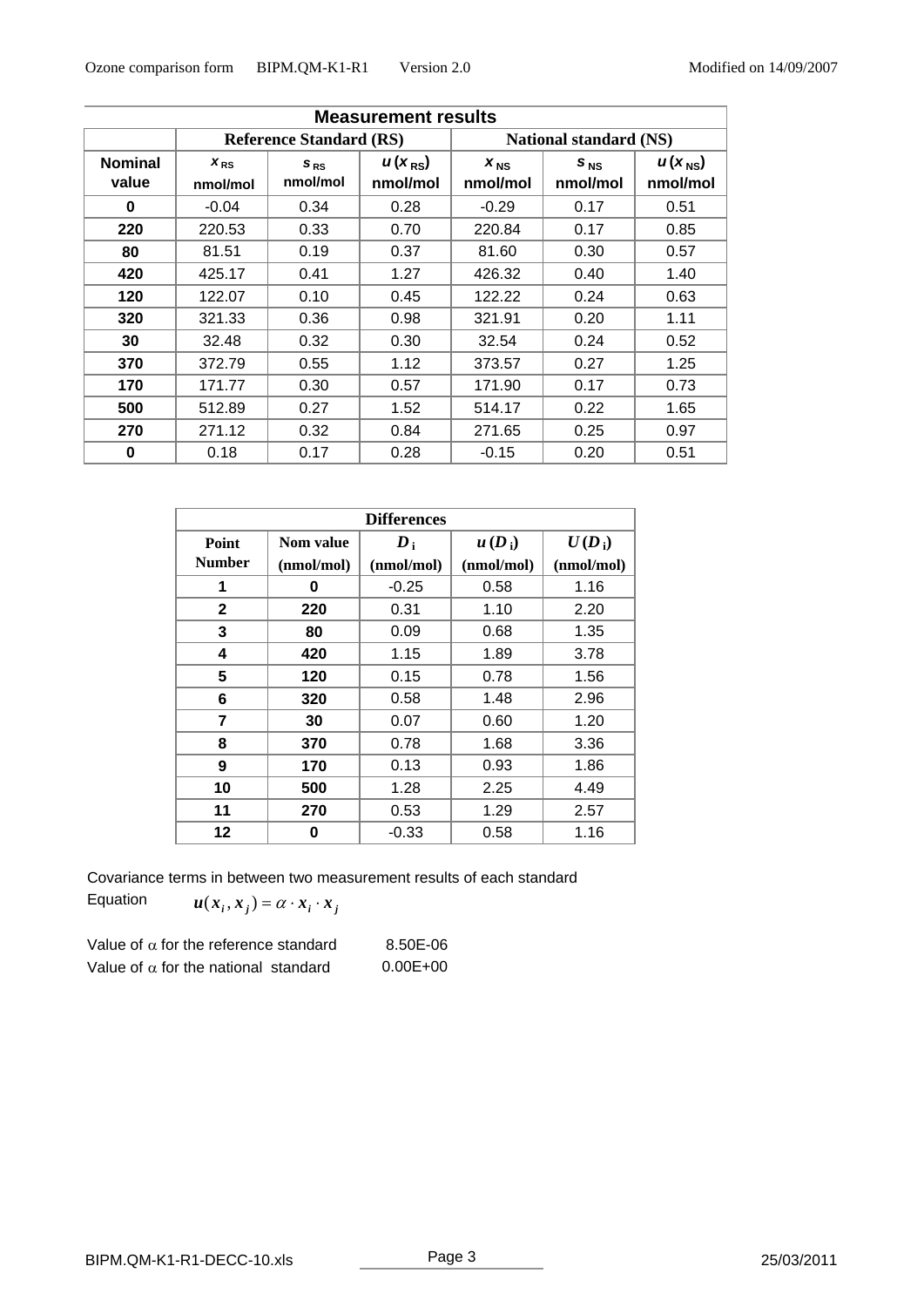| <b>Comparison conditions</b>                                            |                                                 |  |  |  |  |  |
|-------------------------------------------------------------------------|-------------------------------------------------|--|--|--|--|--|
| Ozone generator manufacturer                                            | <b>Environics</b>                               |  |  |  |  |  |
| Ozone generator type                                                    | <b>Model 6100</b>                               |  |  |  |  |  |
| Ozone generator serial number                                           | 3128                                            |  |  |  |  |  |
| Room temperature(min-max) / $\rm{^{\circ}C}$                            | $21 - 22$                                       |  |  |  |  |  |
| Room pressure (min-max) / hpa                                           | 991-992                                         |  |  |  |  |  |
| Zero air source                                                         | oil free compressor + dryer+ aadco 737-R        |  |  |  |  |  |
| Reference air flow rate $(L/min)$                                       | 12                                              |  |  |  |  |  |
| Sample flow rate (L/min)                                                | 10                                              |  |  |  |  |  |
| Instruments stabilisation time                                          | more than 48 hours                              |  |  |  |  |  |
| Instruments acquisition time /s (one measurement)                       | 5s                                              |  |  |  |  |  |
| Instruments averaging time /s                                           | 5s                                              |  |  |  |  |  |
| Total time for ozone conditioning                                       | more than 48 hours                              |  |  |  |  |  |
| Ozone mole fraction during conditioning (nmol/mol)                      | 860 nmol/mol                                    |  |  |  |  |  |
| Comparison repeated continously (Yes/No)                                | yes                                             |  |  |  |  |  |
| If no, ozone mole fraction in between the comparison repeats            |                                                 |  |  |  |  |  |
| Total number of comparison repeats realised                             | 24                                              |  |  |  |  |  |
| Data files names and location                                           | \\chem5\Program Files\NIST\SRPControl\Data\2010 |  |  |  |  |  |
| c1012020001.xls to c101220012.xls and c1012021001.xls to c101221012.xls |                                                 |  |  |  |  |  |

## **Instruments checks and adjustments**

## **Reference Standard**

## **National Standard**